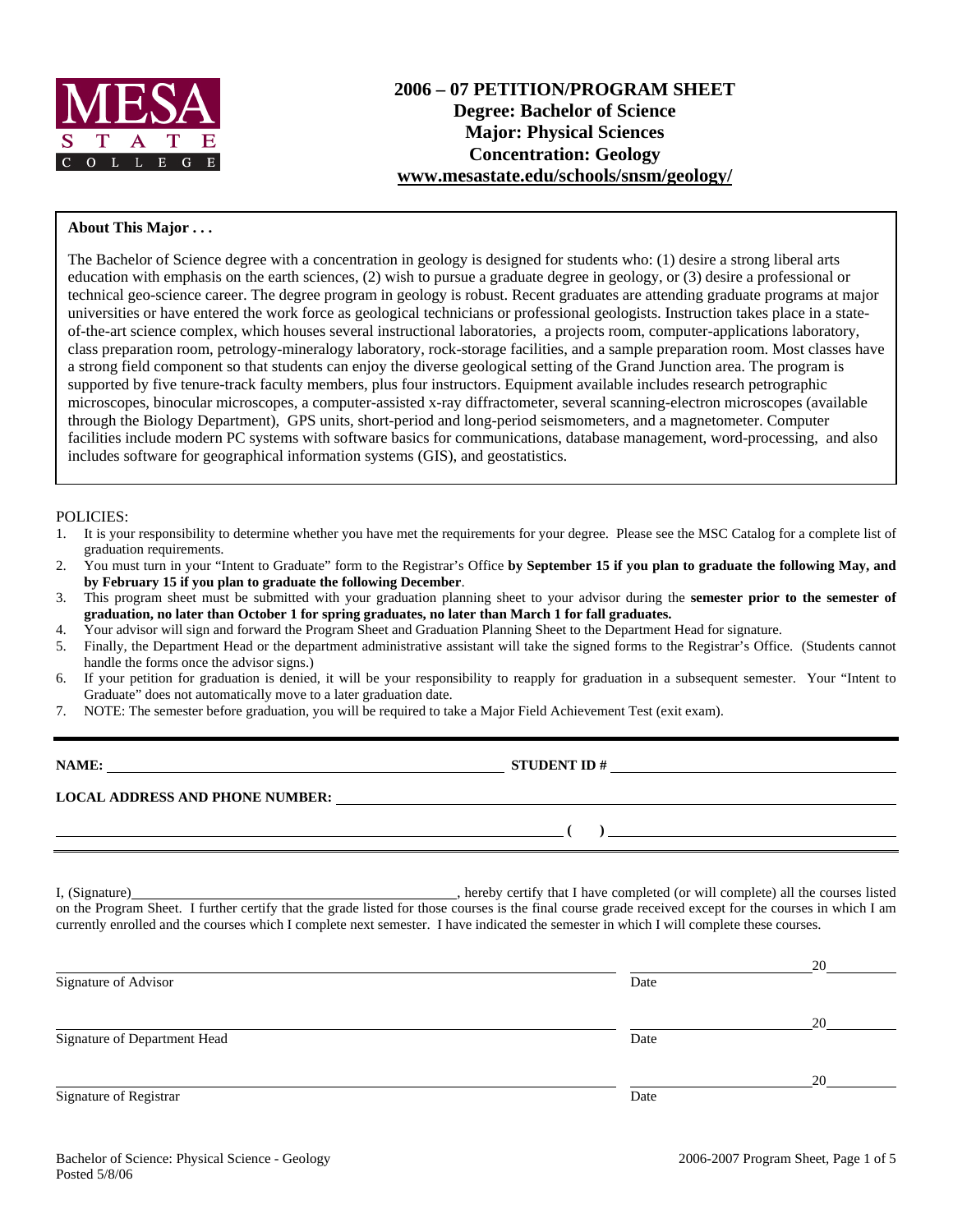|  | Must earn 120 semester hours and meet the academic residency requirements to earn a baccalaureate degree at Mesa State College. |  |  |  |
|--|---------------------------------------------------------------------------------------------------------------------------------|--|--|--|
|--|---------------------------------------------------------------------------------------------------------------------------------|--|--|--|

- Must earn a minimum of 40 semester hours in upper division courses (i.e., 300-level and 400-level courses).
- A cumulative grade point average of 2.0 or higher must be maintained for all courses.
- A "C" or higher is required in all major courses.
- When filling out this program sheet a course can only be used once, i.e., no double counting is allowed between categories.
- Excess KINA/HPWE courses beyond the two required and pre-collegiate courses (usually numbered below 100) cannot be used for graduation.
- All degree requirements must be completed as described. Any exceptions or substitutions must be recommended in advance by the faculty advisor and approved by the Department Head.
- It is recommended that students work closely with a faculty advisor when selecting courses and scheduling classes prior to registration.
- Students are required to participate in exit examinations or other programs deemed necessary to comply with the college accountability requirement.

General Education Requirements (Minimum of 33 semester hours) See the M.S.C. catalog for the list of courses that meet the general education categories.

| Trns/Subs<br>No.<br>Credit<br>Grade<br>Term<br>Year<br>Course                   | Trns/Subs<br>No.<br>Credit<br>Year<br>Course<br>Grade<br>Term                           |  |  |  |  |  |  |
|---------------------------------------------------------------------------------|-----------------------------------------------------------------------------------------|--|--|--|--|--|--|
| <b>English:</b> ENGL 111 and 112 (6 semester hours, must receive a              | <b>Humanities or Social/Behavioral Science:</b> (3 semester hours)                      |  |  |  |  |  |  |
| "C" or higher, must be completed by the time the student has 60                 |                                                                                         |  |  |  |  |  |  |
| semester hours)                                                                 |                                                                                         |  |  |  |  |  |  |
| *ENGL                                                                           | <b>Fine Arts:</b> (3 semester hours)                                                    |  |  |  |  |  |  |
| *ENGL                                                                           |                                                                                         |  |  |  |  |  |  |
| *ENGL 129, Honors English, may be substituted for ENGL 111 and ENGL             |                                                                                         |  |  |  |  |  |  |
| 112. Must earn a grade of "C" or better. May need to take additional electives. |                                                                                         |  |  |  |  |  |  |
| <b>Humanities:</b> (6 semester hours)                                           | Natural Sciences: (minimum 6 semester hours, at least one course<br>must include a lab) |  |  |  |  |  |  |
|                                                                                 |                                                                                         |  |  |  |  |  |  |
|                                                                                 |                                                                                         |  |  |  |  |  |  |
| <b>Social and Behavioral Sciences:</b> (6 semester hours)                       |                                                                                         |  |  |  |  |  |  |
|                                                                                 | <b>Applied Studies:</b> (3 semester hours)                                              |  |  |  |  |  |  |
|                                                                                 |                                                                                         |  |  |  |  |  |  |
|                                                                                 |                                                                                         |  |  |  |  |  |  |
| <b>Other Requirements</b> (11 semester hours)                                   |                                                                                         |  |  |  |  |  |  |

| <b>Kinesiology:</b> (3 Semester Hours)                                  |     |        |       |      |      | <b>Bachelor of Science Degree Distinction:</b> |                                                               |     |        |       |      |      |                        |
|-------------------------------------------------------------------------|-----|--------|-------|------|------|------------------------------------------------|---------------------------------------------------------------|-----|--------|-------|------|------|------------------------|
| Course                                                                  | No. | Credit | Grade | Term | Year | Trns/Subs                                      | (8 semester hours) Must earn a "C" or better in both courses. |     |        |       |      |      |                        |
| <b>KINE/HPWA</b>                                                        | 100 |        |       |      |      | __ <u>_1</u> _ _____ ____ ____ ____            | Course                                                        | No. | Credit | Grade | Term | Year | Trns/Subs              |
| KINA/HPWE                                                               |     |        |       |      |      |                                                | <b>MATH</b>                                                   | 151 |        |       |      |      | $\overline{5}$         |
| KINA/HPWE                                                               |     |        |       |      |      |                                                | <b>STAT</b>                                                   | 200 |        |       |      |      | <u>. 3 — — — — — —</u> |
| See the M.S.C. catalog for the list of approved KINA/HPWE/Selected DANC |     |        |       |      |      |                                                |                                                               |     |        |       |      |      |                        |
| courses.                                                                |     |        |       |      |      |                                                |                                                               |     |        |       |      |      |                        |

### **Physical Sciences – Geology Major Requirements** (61 Semester Hours)

A "C" or higher is required in all major courses.

| Course                                                                         | No.                              | Credit                  | Grade | Term | Year | Trns/Subs | Course      | <u>No.</u> | Credit                         | Grade | Term | Year | Trns/Subs |
|--------------------------------------------------------------------------------|----------------------------------|-------------------------|-------|------|------|-----------|-------------|------------|--------------------------------|-------|------|------|-----------|
|                                                                                | GEOL 111/111L or GEOL 113/113L * |                         |       |      |      |           | <b>GEOL</b> | 402        | $\frac{3}{2}$                  |       |      |      |           |
| $*GEOL$                                                                        |                                  | 3                       |       |      |      |           | <b>GEOL</b> | 402L       | $\perp$                        |       |      |      |           |
| $*GEOL$                                                                        |                                  |                         |       |      |      |           | <b>GEOL</b> | 404        | $\frac{3}{2}$                  |       |      |      |           |
| * Either GEOL 111/111L or GEOL 113/113L may be taken for credit, but not both. |                                  |                         |       |      |      |           | <b>GEOL</b> | 404L       | $\perp$                        |       |      |      |           |
| <b>GEOL</b>                                                                    | 112                              | $\frac{3}{2}$           |       |      |      |           | <b>GEOL</b> | 444        | $\frac{3}{2}$                  |       |      |      |           |
| <b>GEOL</b>                                                                    | 112L                             | $\mathbf{1}$            |       |      |      |           | <b>GEOL</b> | 444L       | $\perp$                        |       |      |      |           |
| <b>GEOL</b>                                                                    | $-202$                           | $\frac{3}{2}$           |       |      |      |           | <b>GEOL</b> | 480        | $6\overline{}$                 |       |      |      |           |
| <b>GEOL</b>                                                                    | $-204$                           | $\frac{3}{2}$           |       |      |      |           | <b>GEOL</b> | 490        | $\frac{3}{2}$                  |       |      |      |           |
| <b>GEOL</b>                                                                    | 301                              | $\overline{\mathbf{3}}$ |       |      |      |           | <b>BIOL</b> | 102        | $\overline{\phantom{0}3}$      |       |      |      |           |
| <b>GEOL</b>                                                                    | 301L                             | $\mathbf{1}$            |       |      |      |           | <b>BIOL</b> | 102L       |                                |       |      |      |           |
| <b>GEOL</b>                                                                    | 331                              | $\overline{\mathbf{3}}$ |       |      |      |           | <b>CHEM</b> | 131        | 4                              |       |      |      |           |
| <b>GEOL</b>                                                                    | 331L                             | $\perp$                 |       |      |      |           | <b>CHEM</b> | 131L       |                                |       |      |      |           |
| <b>GEOL</b>                                                                    | 340                              | $\overline{\mathbf{3}}$ |       |      |      |           |             |            | PHYS 111/111L or PHYS 131/131L |       |      |      |           |
| <b>GEOL</b>                                                                    | 340L                             |                         |       |      |      |           | <b>PHYS</b> |            |                                |       |      |      |           |
|                                                                                |                                  |                         |       |      |      |           | <b>PHYS</b> | L          |                                |       |      |      |           |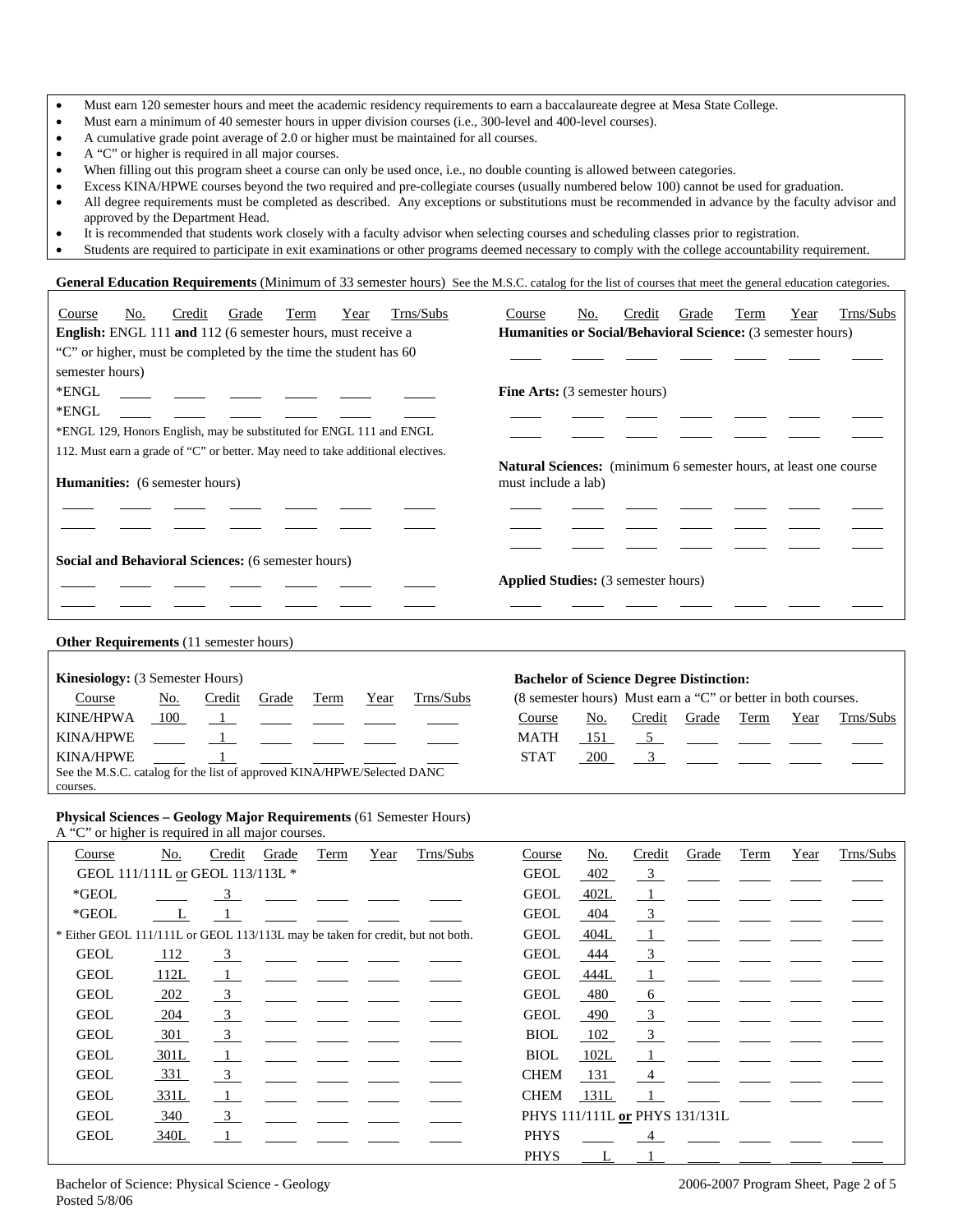|                                                                                                          | <b>Restricted Electives</b> (8 semester hours; 7 upper division hours may be needed) |        |       |      |      |                                                                               |        |     |        |       |      |      |           |
|----------------------------------------------------------------------------------------------------------|--------------------------------------------------------------------------------------|--------|-------|------|------|-------------------------------------------------------------------------------|--------|-----|--------|-------|------|------|-----------|
| Choose from GEOL 325, GEOL 355, GEOL 359, GEOL 361, GEOL 411, GEOL 411L, GEOL 415, GEOL 415L, GEOL 455,  |                                                                                      |        |       |      |      |                                                                               |        |     |        |       |      |      |           |
| GEOL 497, ENVS 312, ENVS 312L, CHEM 132, CHEM 132L, MATH 152, STAT 311, *PHYS 112/112L or *PHYS 132/132L |                                                                                      |        |       |      |      |                                                                               |        |     |        |       |      |      |           |
| Course                                                                                                   | No.                                                                                  | Credit | Grade | Term | Year | Trns/Subs                                                                     | Course | No. | Credit | Grade | Term | Year | Trns/Subs |
|                                                                                                          |                                                                                      |        |       |      |      |                                                                               |        |     |        |       |      |      |           |
|                                                                                                          |                                                                                      |        |       |      |      |                                                                               |        |     |        |       |      |      |           |
|                                                                                                          |                                                                                      |        |       |      |      | *Either PHYS 112/112L or PHYS 132/132L may be taken for credit, but not both. |        |     |        |       |      |      |           |

**Electives** (All college level courses appearing on your final transcript, **not listed above** that will bring your total semester hours to 120 hours. Excludes KINA/HPWE activity courses.) (6-7 semester hours; 6 upper division hours may be needed.)

| Course | <u>No.</u> |  |  | Credit Grade Term Year Trns/Subs | Course | <u>No.</u> | Credit |  | Grade Term Year Trns/Subs |
|--------|------------|--|--|----------------------------------|--------|------------|--------|--|---------------------------|
|        |            |  |  |                                  |        |            |        |  |                           |
|        |            |  |  |                                  |        |            |        |  |                           |
|        |            |  |  |                                  |        |            |        |  |                           |
|        |            |  |  |                                  |        |            |        |  |                           |
|        |            |  |  |                                  |        |            |        |  |                           |
|        |            |  |  |                                  |        |            |        |  |                           |
|        |            |  |  |                                  |        |            |        |  |                           |
|        |            |  |  |                                  |        |            |        |  |                           |

### **GRADUATION INFORMATION**

See the "Undergraduate Graduation Requirements" in the Mesa State College catalog for additional graduation information.

**GENERAL EDUCATION REQUIREMENTS** (Minimum of 33 Semester Hours) See current Mesa State College catalog for list of courses that fulfill the requirements below. If one (or more) of the selections below is required in your major, you must use it to fulfill the major requirement and **make a different selection to meet the general education requirement. The courses may not be used to fulfill both requirements.**

**English – 6** Semester Hours (Must be **completed** before student has 60 semester hours. Must receive grade of "C" or above.) ENGL 111 **and** ENGL 112 **or** ENGL 129 *(by permission)*

**Humanities – 6** semester hours

**Social and Behavioral Sciences – 6** semester hours

**Humanities or Social/Behavioral Sciences – 3** semester hours

**Fine Arts – 3** semester hours

**Natural Sciences – 6** semester hours (At least one course must include a lab.)

**Applied Studies – 3** semester hours

#### **OTHER REQUIREMENTS** (11 Semester Hours)

**Kinesiology – 3** Semester Hours Each student must take KINE/HPWA 100 together with two KINA/HPWE/Selected DANC courses. See current catalog for listing.

**Degree Distinction – 8** Semester Hours MATH 151 Calculus I (5 semester hours) STAT 200 Probability and Statistics (3 semester hours)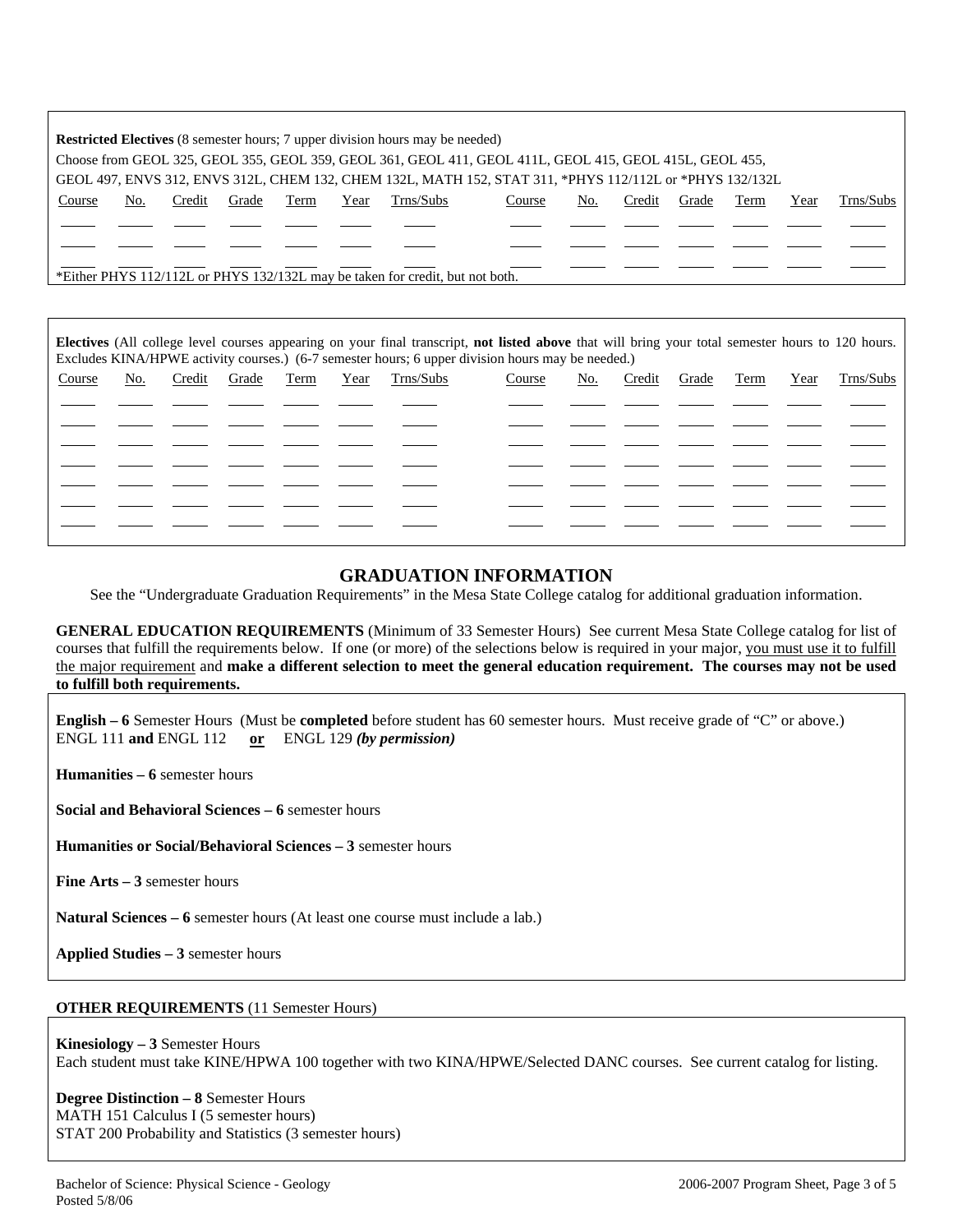# **Physical Science - Geology** (61 Semester Hours)

A "C" or higher is required in all major courses.

## **Required Courses:**

GEOL 111 Principles of Physical Geology and GEOL 111L Principles of Physical Geology Lab **OR** GEOL 113 Field-Based Introduction to Physical Geology and GEOL 113L Field-Based Introduction to Physical Geology Lab (Either GEOL 111/111L or GEOL 113/113L may be taken for credit, but not both.) GEOL 112 Principles of Historical Geology GEOL 112L Principles of Historical Geology Laboratory GEOL 202 Introduction to Field Studies GEOL 204 Computer Applications in Geology GEOL 301 Structural Geology GEOL 301L Structural Geology Laboratory GEOL 331 Crystallography and Mineralogy GEOL 331L Crystallography and Mineralogy Laboratory GEOL 340 Igneous & Metamorphic Petrology GEOL 340L Igneous & Metamorphic Petrology Laboratory GEOL 402 Applications of Geomorphology GEOL 402L Applications of Geomorphology Laboratory GEOL 404 Geophysics GEOL 404L Geophysics Laboratory GEOL 444 Stratigraphy and Sedimentation GEOL 444L Stratigraphy and Sedimentation Laboratory GEOL 480 Summer Field Camp GEOL 490 Seminar BIOL 102 General Organismal Biology BIOL 102L General Organismal Biology Laboratory CHEM 131 General Chemistry CHEM 131L General Chemistry Laboratory \*PHYS 111 General Physics and PHYS 111L General Physics Laboratory **OR** \*PHYS 131 Fundamental Mechanics and PHYS 131L Fundamental Mechanics Laboratory \*Either PHYS 111/111L or PHYS 131/131L may be taken for credit, but not both.

**Restricted Electives: 8 Semester Hours;** 7 upper division hours may be needed. **General Electives: 6-7 Semester Hours;** 7 upper division hours may be needed.

Students are required to participate in exit examinations or other programs deemed necessary to comply with the college accountability requirement. All degree requirements must be completed as described above. Any exceptions or substitutions must be recommended in advance by the faculty advisor and approved by the Department Head.